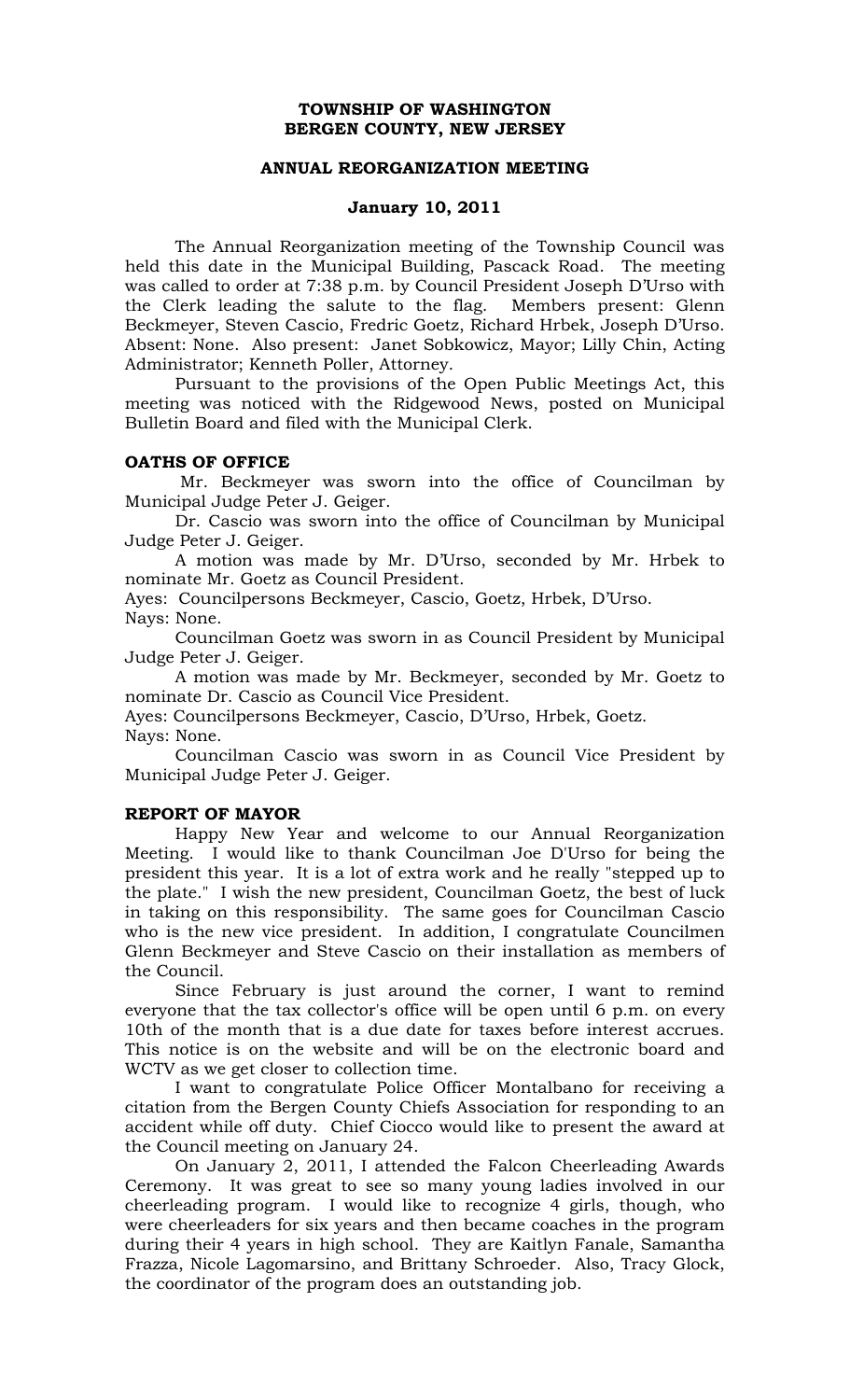As you know, on Saturday, Nov. 20, our recreation junior football team won the Northern Bergen Junior Division Super Bowl for the first time ever. They made history! I was proud to be at the game cheering with the many township residents who came to support the team in their 21-14 victory over Paramus. Larry Lifrieri and John Francolla of WCTV were very interested in interviewing the coaches and players and sponsored a show on Friday, December 17, 2010. Parents, players, and junior squad cheerleaders were on hand to celebrate the super bowl win. The members of WCTV are volunteers and deserve a sincere thank you for all the time and effort they put into this special event. Also, Greenstar Recycling donated a banner that Heather Henry designed. It is currently displayed on the fence at Memorial Field in front of the Pavilion.

The prevailing theme of the Junior Football Team was BELIEVE and head coach Tim Ritter and his four coaches got their point across very well by winning the Super Bowl. At the Falcon Football Awards dinner on Thursday, January 6, 2011, I proposed an additional theme of "we can do it again next year." Falcon Football Coordinator Scott Spezial says that they will try their best.

On Friday, December 10, 2010, I attended a fundraiser at the Knights of Columbus who were raising money for Tomorrow's Children.

Keep recycling--especially paper. From January through December of 2009, we received \$23,364.99 rebate from recycling. From January through December of 2010, we received \$ 55,952.24. Thank you for helping us to increase our revenue stream.

Speaking of revenue, the administrator and treasurer prepared a resolution cancelling certain balances from the 2010 budget. Usually, "unused" funds from 2010 cannot be used until 2012 and 2009 funds can't be used to 2011. However, there aren't any unused funds to bring into 2011 from 2009 and we need surplus to use in 2011 budget. It is important to note that I am not cancelling everything; there will still be "unused" funds in the 2010 budget that can be brought into the 2012 budget.

Speaking of budget, we are currently in budget mode, but not done as we are still waiting for a directive on what is inside the cap and what is exempt; also, we were notified on Friday that group insurance will be increasing a minimum of 15%. I am meeting with the auditor tomorrow to finalize some figures. Also, the administrator and I are working on changes for next year such as elimination of draw accounts except one or two and new rules for purchasing office supplies, which means only twice a year. Departments will have to estimate their needs.

The amount of work that our acting administrator Lilly Chin has done in December and January alone is amazing. It includes helping to finalize end of the year procedures and rollovers, which is very time consuming; keeping on top of a myriad of items such as FEMA reimbursement; vehicle repairs; BCOEM damage reports from the December blizzard (not only do you have to write the items but you have to attach repair estimates and you only have a couple of days); personnel, and regular day-to-day operations. This weekend, Mrs. Chin worked Saturday and Sunday on purchasing and budget. She also finalized many aspects of the smart energy 60-40 grant and the conservation block grant.

 At the beginning of this year, I attended a superintendent/mayors meeting at the Board of Ed office on Ridgewood Road. I asked if it would be possible to explore a new shared summer program coordinating the Township, Westwood, and the School System. The goals include: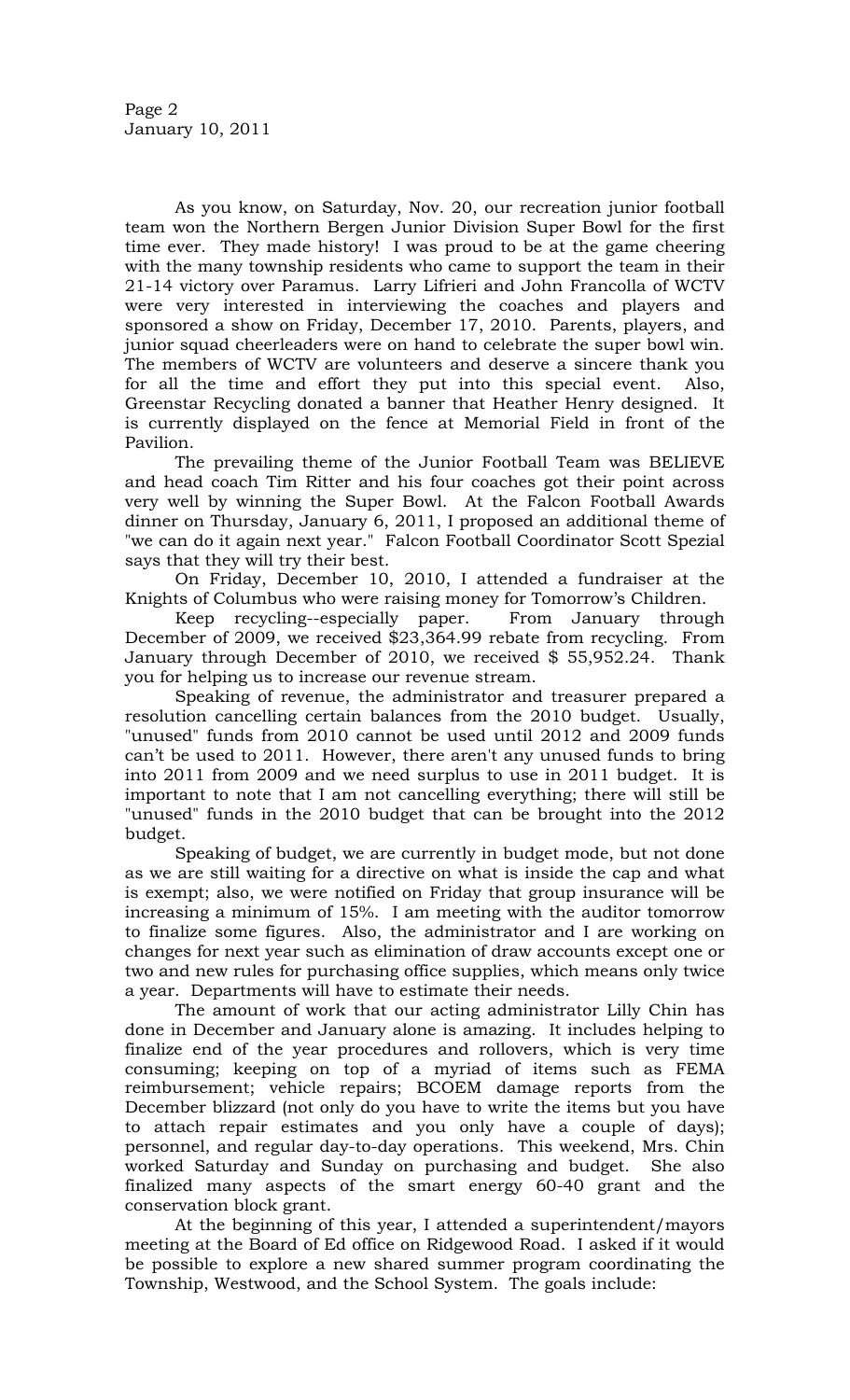upgrading our current program and offering more opportunities/options in terms of academic, recreational, and athletic choices. In this way, parents and children could select from various modules of offerings. At the December superintendent's meeting, Dr. Zoeller announced that he will be moving forward with this idea. Also, Dr. Zoeller said that the bids that were received to light the fields had to be rebid due to some confusion about the alternates. However, he feels that the new ones may even be better because there was not a big gap between some of the bidders. In any case, the Board of Ed will have enough funds to light all three fields using some funds from referendum and some from capital reserve.

 The first Baseball signup was on Saturday, Jan. 8. The next two will be on Saturday, January 15, at 9 a.m. and Wednesday, January 19, at 7 p.m.

 Snow…from start to finish! Our third snowstorm blanketed our town from Sunday, December 26 to Monday, December 27. It qualified as a blizzard due to wind, visibility, and the amount of snow. Directors Riedel and Sears called me on Christmas to tell me that their departments were ready. Even though the snow didn't stop until mid morning on the  $27<sup>th</sup>$ , all roads were passable by 7 or 8 a.m. The DMF began on Sunday and worked nonstop through Monday afternoon. They did an excellent job especially since we had some 20 inches of snow, winds between 40-50 mph, and whiteout conditions. Residents may have been upset with snow being plowed where they had already done driveways and walkways but there was so much snow with nowhere to go. On Monday evening, Director Riedel went out to clear up any problem areas as necessary. Tuesday morning, crews were back on the road doing the same.

I would also like to comment on the remarkable amount of coordination among the emergency services. As Director Riedel and I were in the white pickup truck checking and fixing areas, Officer Castronova radioed to ask if he could help clear the big hill as a resident collapsed in the snow. We were there momentarily with Supt. Hamilton right behind us working in tandem to clear it for police and ambulance. It was seamless except for certain drivers.

 On Friday, January 7, 2011, we had our first snowstorm of the year with some 5-6 inches or second snowstorm of the season depending on how you look at it. The process went very well considering the snow came very fast during the day and two employees were out sick. Yesterday, we had a truck salting and today we tried to clear the roads for a possible snowstorm for Tuesday. I would kindly remind residents not to park on the street while it is snowing and not to throw or place snow on the street when cleaning. This makes it very difficult to plow. Summonses will be issued. According to the forecast, we are due for another storm.

 Residents have been asking me about more shredding and erecycling events. Yes, our first shredding and e-recycling event will be in March, the date to be determined. My suggestion at a recent council meeting is to work in conjunction with the Green Team to have townwide cleanup, shredding, e-recycling, and the town dump. It would be kind of a one-stop shopping day. Also, the NJ Electronic Waste Management Act went into effect January 1, 2011. It prohibits residents from throwing away TVs, laptops, computers, and computer monitors with their regular garbage. They must be brought to drop off points. Currently, residents can bring them to Bergen Community, County Facility in Mahwah, DPW in Westwood, or our e-recycling event in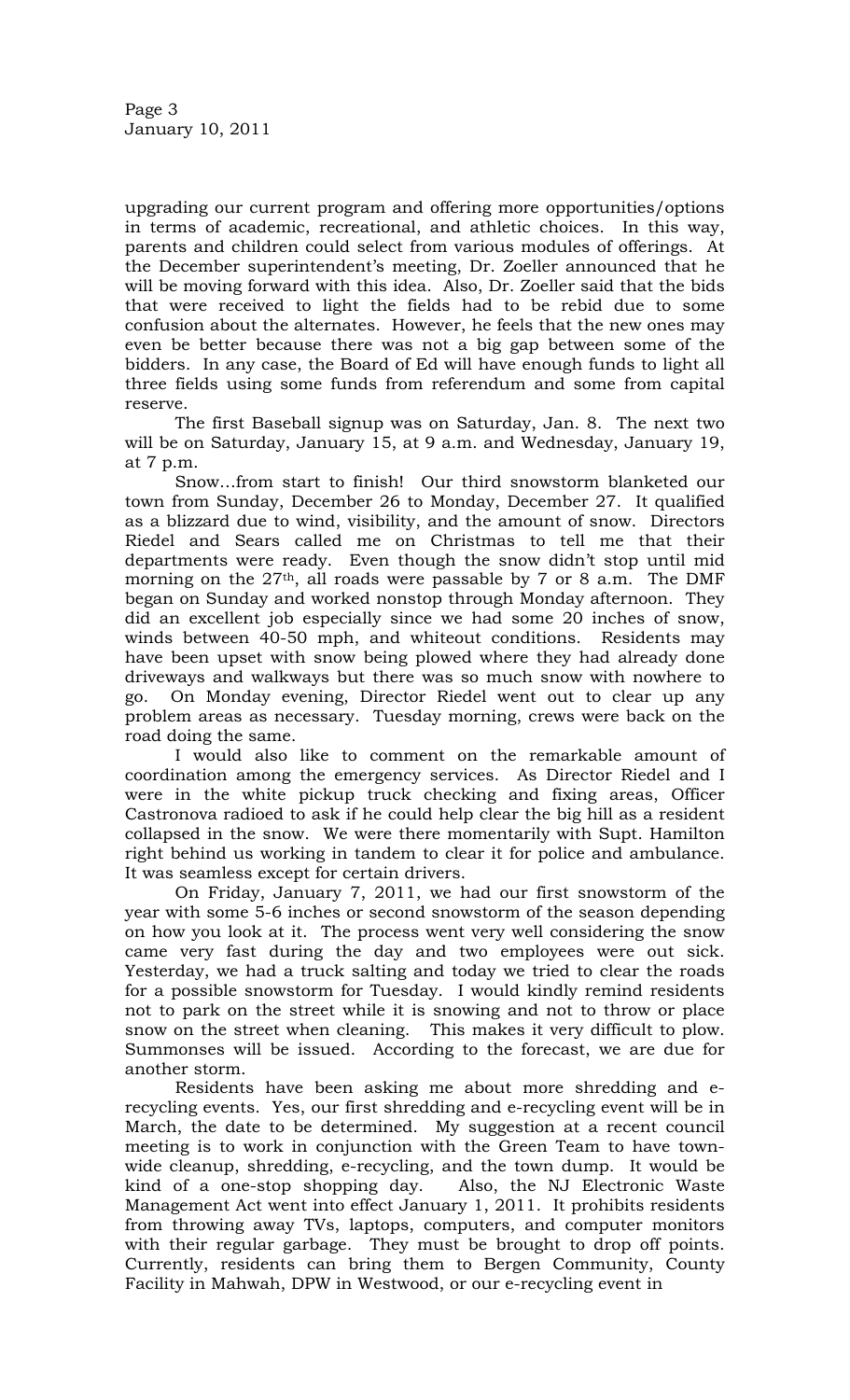Page 4 January 10, 2011

March. This E Waste Act does not include cell phones, DVD players, VCRs, game consoles, etc.

## **REPORT OF COUNCIL**

**Mr. Hrbek** – Congratulated the newly appointed Council Members.

**Mr. D'Urso** – Thanked all for his term as council president last year. He stated that he is looking forward to working on new and old issues in this coming term. He congratulated all the newly appointed Council Members. Mr. D'Urso said that he attended the BOE meeting with Mayor Sobkowicz and agreed that an expanded summer program would be positive. He said that Wayne Place was addressed at the BOE meeting and will be talked about more at tonight's meeting.

**Mr. Beckmeyer** – Thanked Mr. D'Urso for the hard work he put in last year and congratulated the new president and vice president. He said that he is looking forward to this coming term. He thanked his family for their support.

**Dr. Cascio** – Thanked everyone for their support. He congratulated the council members for their appointments. He spoke about being present at the swearing in of Kathleen Donovan and said that he anticipates positive things from her.

**Mr. Goetz** – Mr. Goetz thanked everyone for coming out to tonight's meeting. He recognized Bill Thompson in the audience as the NJ commander of the VFW. He thanked the council for giving him the opportunity to serve the township as Council President. He thanked his wife for her support. Mr. Goetz thanked the residents for bringing the council their issues and he is honored to do all that is in his power to work for the constituents, making the township a better place to live. There is no planning report due to the fact that there has been no recent meeting. He stated that he was at the swearing in of Kathleen Dovovan with Mr. D'Urso and Dr. Cascio as well as the swearing in of two new Council Members in Demarest. He said that he is looking forward to the continuation of reaching out to neighboring communities and to move forward in shared services.

## **APPOINTMENTS OF MAYOR**

Planning Board – Lenard Sabino, 4 year term

Deputy OEM Coordinator – Sergeant Ryan Smith, 3 year term and

Second Deputy OEM Coordinator – Saverio Fasciano. 3 year term Library Trustee – Jack Kenny, 5 year term (With Consent of Council)

Police Special Officer – David Rosenbaum

Crossing Guard – Roger Campanozzi, Eileen Farrell, Renee Reichert, Jeffrey Siconolfi, Daniel Shanley, Jack Walsh, Anoush Yenoukian. Dispatcher Jeffrey Siconolfi.

Recycling Coordinator – Christopher Riedel.

# **PUBLIC PORTION**:

**Peter Mayer, 133 Woodfield Road** – Mr. Mayer stated that the Scordo lawsuit has been dismissed and asked if the town will allow the lake to be lowered before storms to alleviate flooding. The Mayor stated that the township attorney will have to advise the Mayor and Council during the closed session and then the OEM will be advised and procedures will be discussed. Mr. Mayer said that he feels that Lilly Chin should be appointed as permanent administrator.

**Grace Hogan, 898 Washington Avenue** – Mrs. Hogan showed the Council and audience a presentation board which she called a greeting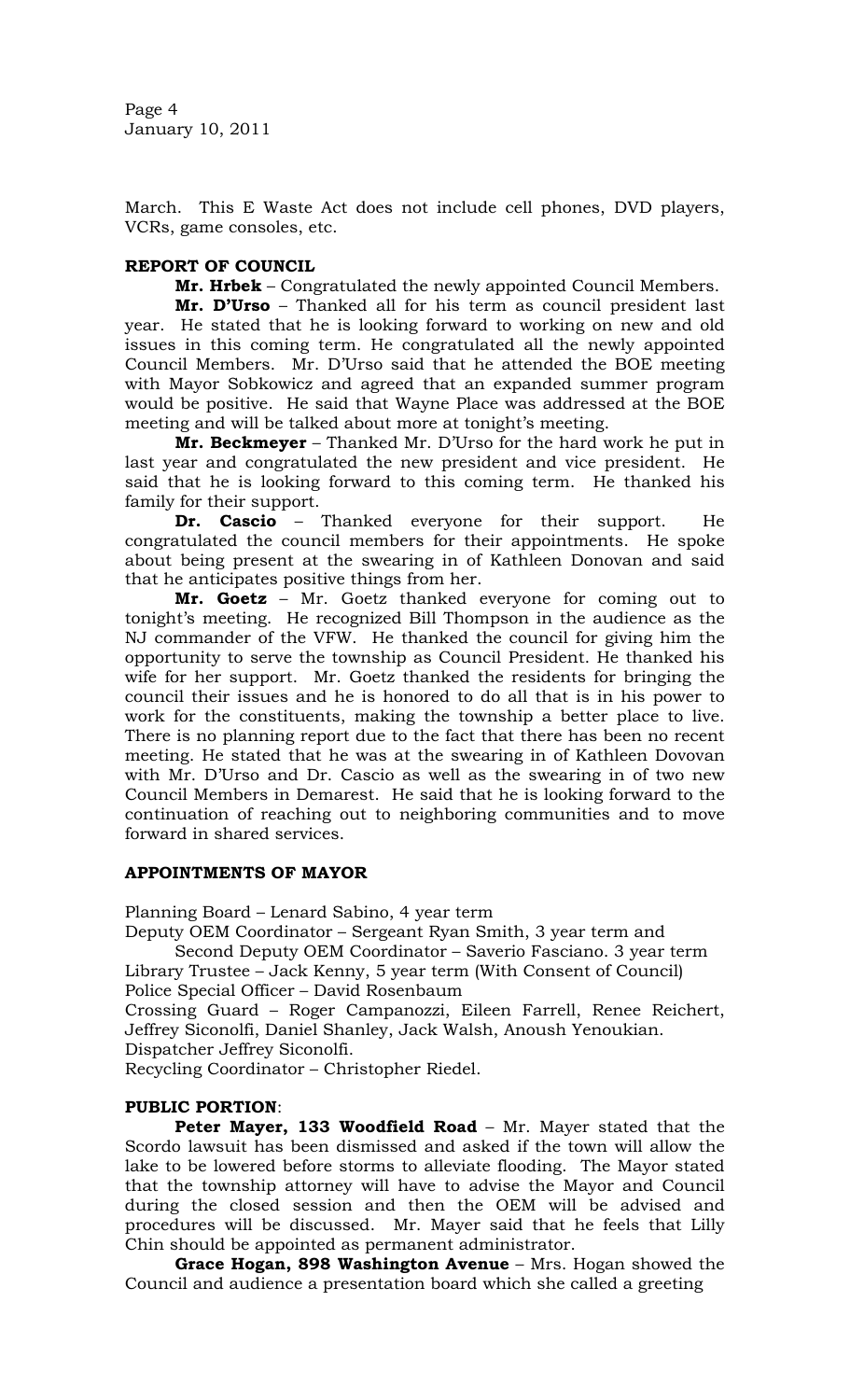card. Mr. Snyde helped open the board. It contained pictures of the properties on the corner of Pascack Road and Washington Avenue. Mayor and Council spoke about the steps being taken by the town regarding the properties. Mrs. Hogan asked if Council received a letter from Mr. Paff. Mr. Poller stated that the contents of the letter will be discussed in closed session. Mrs. Hogan said that the letter was in regard to the way council addresses the closed session meetings.

**David Snyde, 91 Windsor Circle** – Mr. Snyde congratulated Council. He spoke of weekly editorials concerning the corner properties on Washington Avenue and Pascack Road. He spoke about the possibility of making aesthetic improvements to the properties. Mr. Snyde said that the town's shopping center has been sold to a Connecticut company. He feels that this is a positive change. He asked that the town's portable electronic speed sign be placed on Pascack Road to slow traffic.

**Robert Lerner, 20 Viola Terrace** – Mr. Lerner asked that since the new cell tower was put up on the Garden State Parkway, does the town know for a fact that a cell tower at town hall is necessary. The Mayor said that there are still spots that do not get service, making the tower at town hall still necessary.

**Alfred Gillio, 746 Wayne Place** – Mr. Gillio asked about the status of the Washington School/Wayne Place situation. He was told that it will be discussed later in tonight's meeting.

**Julie Lipnick, 184 Finnerty Place** - Mrs. Lipnick complimented the town on the snow clearing after the storms on her street. She spoke about the traffic problems on the corner of Pascack Road and Washington Avenue. She asked that a turn signal be added to the traffic light at the corner. Mayor Sobkowicz spoke about the county plans for the intersection. She said that there has been several plans submitted by the county that they took back, and she stated that we don't have an actual plan from the County. Mrs. Lipnick said that she thinks that the problems with the traffic situation at Washington School should be the school board's issue.

**Michael Ullman, 2 Clark Avenue** – Asked a question about item #11 concerning the auditing company on the consent agenda. The Mayor and Council did not RFP. The Mayor stated that she looked into another firm for auditing and found that some of the fees were higher and a few only lower.

 There being no future questions or comments from the public, a motion were made by Mr. D'Urso, seconded by Mr. Hrbek to close the public portion.

Ayes: Councilmen Beckmeyer, Cascio, D'Urso, Hrbek, Goetz. Nays: None.

# **CONSENT AGENDA**

 The following resolutions were part of the Consent Agenda and were made available to the Governing Body and the Public prior to the meeting.

The Consent Agenda was presented and adopted on a motion by Mr. Beckmeyer, seconded by Mr. Hrbek.

Ayes: Councilmen Beckmeyer, Cascio, D'Urso, Hrbek, Goetz. Nays: None.

BE AND IT IS RESOLVED, by the Township Council of the Township of Washington that The Ridgewood News and The Record are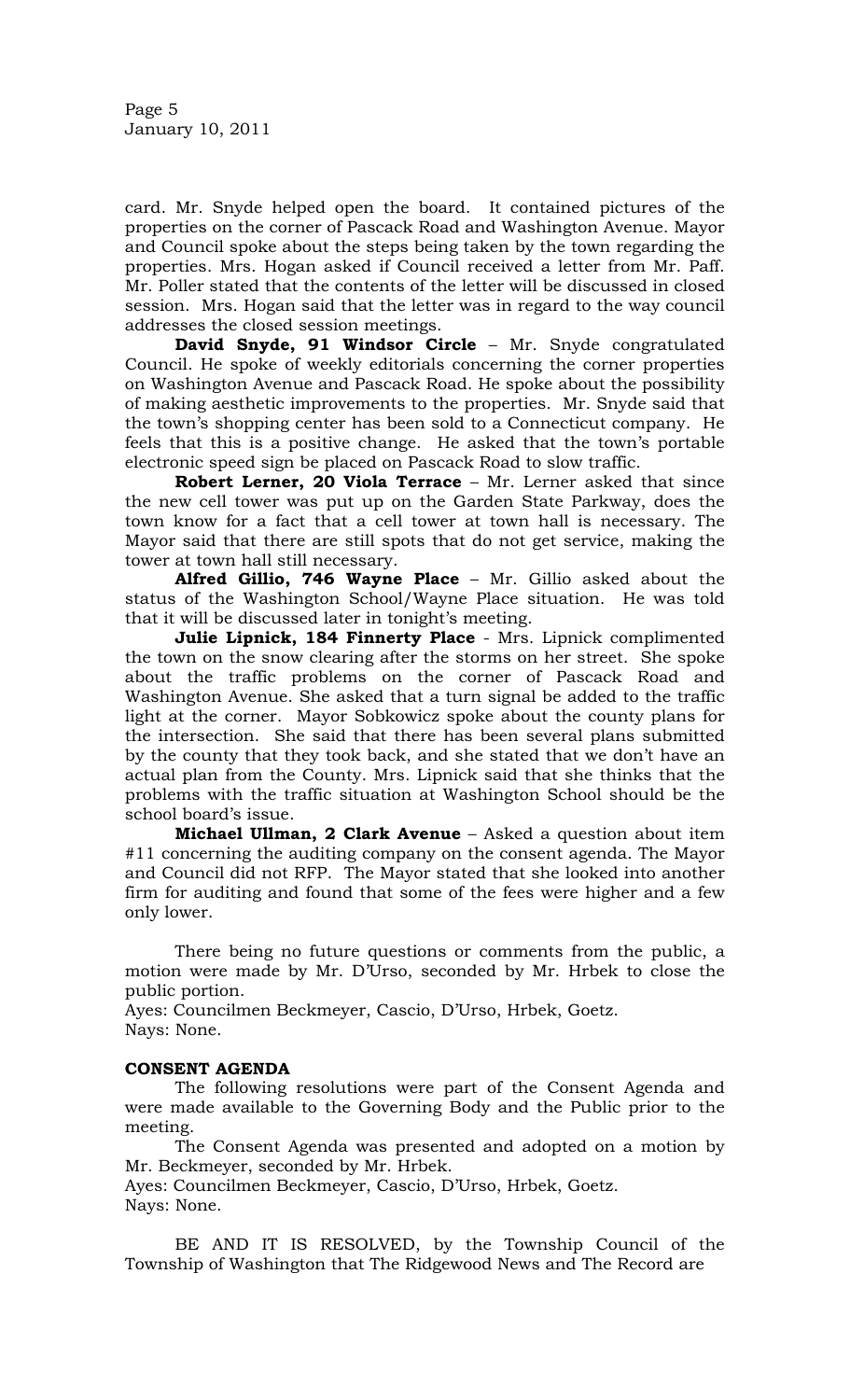Page 6 January 10, 2011

hereby designated as the official newspapers of the Township of Washington for the year 2011.

 WHEREAS, the governing body many, pursuant to statute, fix the rate of interest to be charged for the non-payment of taxes, assessments and municipal charges and to prescribe penalties for delinquencies;

 NOW, THEREFORE BE IT RESOLVED by the Township Council of the Township of Washington as follows:

- 1. All prior resolutions concerning the rate of interest to be charged for the non-payment of taxes, assessments, or municipal charges are hereby rescinded.
- 2. The rate of interest to be charged for the non-payment of taxes, assessments or municipal charges is hereby fixed, pursuant to statute, as follows: eight [8%] percent per annum on the first \$1,500 of the delinquency, and eighteen [18%] percent per annum on any amount in excess of \$1,500 to be calculated from the date the tax or assessment was payable until the date of actual payment.
- 3. With respect to tax certificates held by the municipality the following additional penalties shall be charged: two [2%] percent on the amount due over \$200 up to \$5,000; four [4%] percent of the amount due over \$5,000 up to \$10,000; and six [6%] percent on the amount in excess of \$10,000.

BE AND IT IS RESOLVED, by the Township Council of the Township Washington that Dr. Steven Cascio is hereby designated Council Member Class III of the Planning Board to serve a one year term prescribed by law.

 BE AND IT IS RESOLVED, by the Township Council of the Township of Washington that the following are hereby designated as the official depositories for Township Funds for 2011:

| Bank of America           | Chase Manhattan Bank                 |
|---------------------------|--------------------------------------|
| Glen Rock, New Jersey     | Paramus, New Jersey                  |
| PNC Bank                  | Oritani                              |
| West Paterson, New Jersey | Twp of Washington, NJ                |
| T D Bank                  | <b>MBIA Asset Management</b>         |
| Portland, Maine           | Armonk, New York                     |
|                           | Valley National<br>Wayne, New Jersey |

WHEREAS, the Mandatory Source Separation and Recycling Act, P.L. 1987, c. 102 has established a recycling fund from which tonnage grant may be made to municipalities in order to encourage local source separation and recycling programs; and

 WHEREAS, it is the intent and the spirit of the Mandatory Source Separation and Recycling Act to use the tonnage grants to develop new municipal recycling programs and WHEREAS, the Mandatory Source Separation and to continue and to expand existing programs; and

 WHEREAS, the New Jersey Department of Environmental Protection is promulgating recycling regulations to implement the Mandatory Source Separation and Recycling Act; and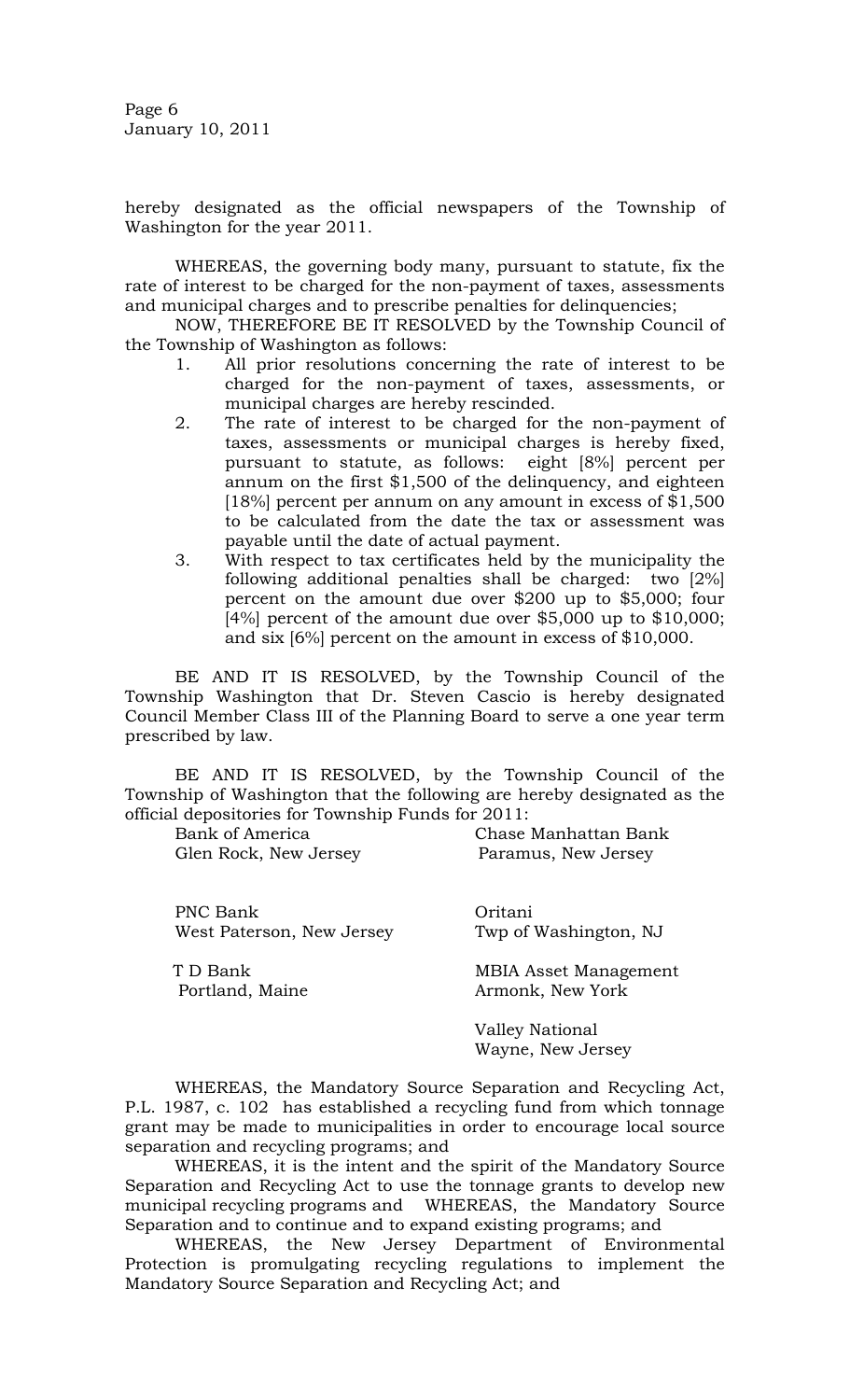Page 7 January 10, 2011

WHEREAS, the recycling regulations impose on municipalities certain requirements as a condition for applying for tonnage grants, including but not limited to, making and keeping accurate, verifiable records of materials collected and claimed by the municipality; and

 WHEREAS, a resolution authorizing this municipality to apply for such tonnage grants will memorialize the commitment of this municipality to recycling and to indicate the assent to the Township Council for the Township of Washington to the efforts undertaken by the municipality and the requirements contained in the Recycling Act and recycling regulations; and

 WHEREAS, such a resolution should designate the individual authorized to ensure the application is properly completed and timely filed.

 NOW, THEREFORE, BE IT RESOLVED by the Township Council of the Township of Washington, New Jersey that the Township of Washington hereby endorses the submission of the recycling tonnage grant application to the New Jersey Department of Environmental Protection and designates Christopher Riedel to ensure that the application is properly filed; and

 BE IT FURTHER RESOLVED that the monies received from the recycling tonnage grant to be deposited in a dedicated recycling trust fund to be used solely for the purposes of recycling.

WHEREAS, the Township of Washington, Bergen County has a need to acquire auditing services to be rendered to the Township as a non-fair and open contract pursuant to the provisions of N.J.S.A. 19:44A-20.5; and

WHEREAS, the Governing Body of the Township of Washington has determined that the Township requires professional auditing services for an amount which will be in excess of \$17,500; and

WHEREAS, the anticipated term of this contract is one year corresponding to the position of Township Auditor; and

WHEREAS, Lerch, Vinci & Higgins, LLP has submitted a proposal attached setting forth the rates for services to the Township for the year 2011; and

WHEREAS, Lerch, Vinci & Higgins, LLP completed and submitted a Business Entity Disclosure Certification which certifies that Lerch, Vinci & Higgins LLP has not made any reportable contributions to a political or candidate committee in the Township of Washington in the previous one year, and that the contract will prohibit Lerch, Vinci & Higgins LLP from making any reportable contributions through the term of the contract; and

WHEREAS, the availability of funds for such services shall be determined in the Township's annual budget;

NOW, THEREFORE, BE IT RESOLVED that the Township of Washington, County of Bergen, State of New Jersey authorizes the Mayor and Township Council to enter into a contract with Lerch, Vinci & Higgins LLP as described herein; and

BE IT FURTHER RESOLVED, that the contract herein has been awarded to Lerch, Vinci & Higgins LLP to provide the goods or services as described herein. This contract was not awarded through a "fair and open process" pursuant to N.J.S.A. 19:44A-20.4 et seq. As such, the undersigned does hereby attest that Lerch, Vinci & Higgins LLP, its subsidiaries, assigns or principals controlling in excess of 10% of the company has neither made a contribution that is reportable pursuant to the Election Law Enforcement Commission pursuant to N.J.S A. 19:44A-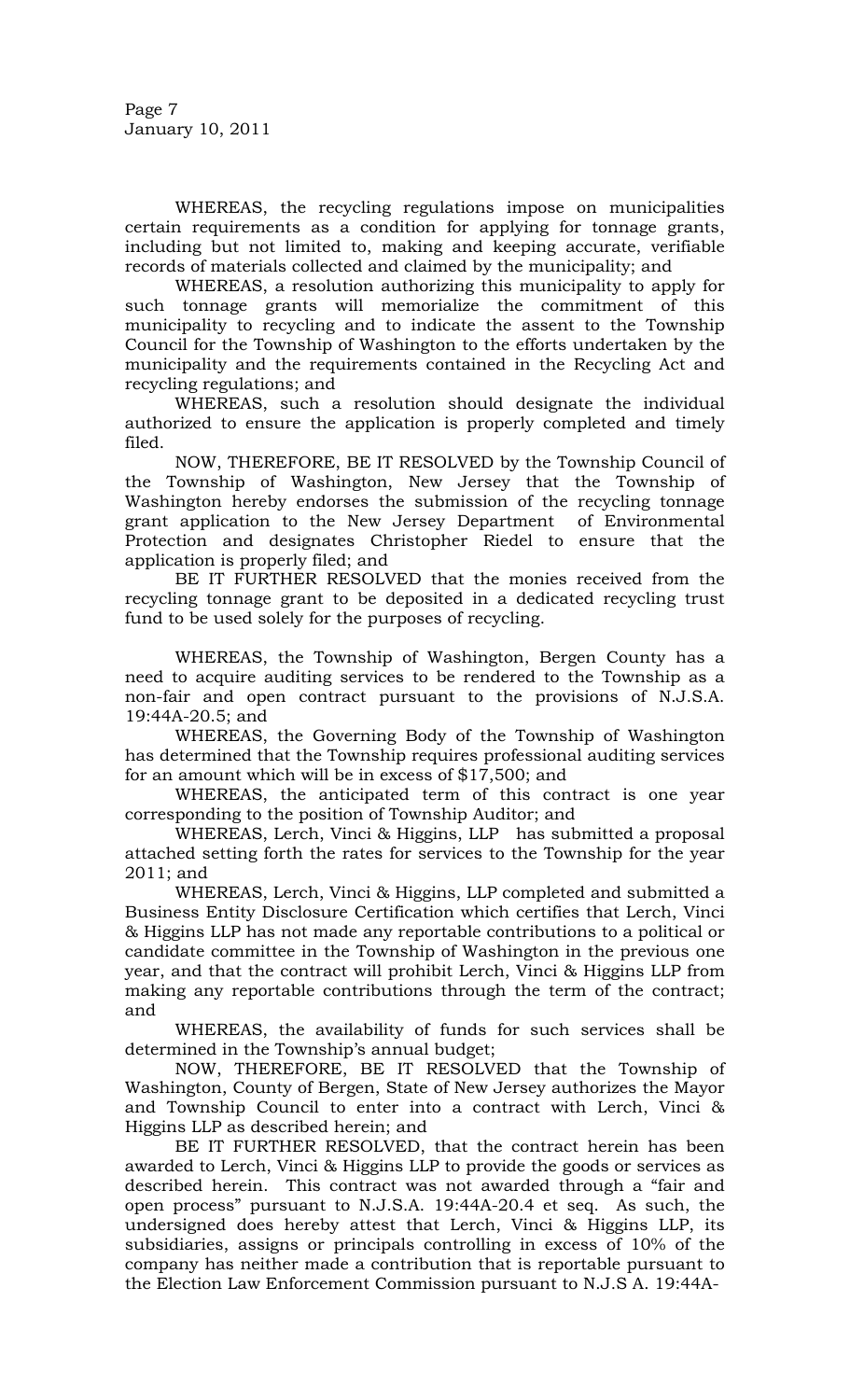8 or 19:44A-16, in the one (1) year period preceding the award of the contract that would, pursuant to P.L. 2004, c.19, affect its eligibility to perform this contract, nor will it make a reportable contribution during the term of the contract to any political party committee in the Township of Washington, County of Bergen, when the contract is awarded, or to any candidate committee of any person servicing in an elective public office of said municipality when the contract is awarded; and

BE IT FURTHER RESOLVED, that the Business Disclosure Entity Certification and the Determination of Value be placed on file with this resolution, and that a notice of the award of said contract shall be published according to law.

WHEREAS, the Township of Washington, Bergen County has a need to acquire engineering services to be rendered to the Township as a non-fair and open contract pursuant to the provisions of N.J.S.A. 19:44A-20.5; and

WHEREAS, the Governing Body of the Township of Washington has determined that the Township requires professional engineering services for an amount which will be in excess of \$17,500; and

WHEREAS, the anticipated term of this contract is one year corresponding to the position of Township Engineer; and

WHEREAS, Azzolina & Feury Engineering, Inc. has submitted a proposal attached setting forth the rates for services to the Township for the year 2011; and

WHEREAS, Azzolina & Feury Engineering, Inc. completed and submitted a Business Entity Disclosure Certification which certifies that Azzolina & Feury Engineering, Inc. has not made any reportable contributions to a political or candidate committee in the Township of Washington in the previous one year, and that the contract will prohibit Azzolina & Feury Engineering, Inc. from making any reportable contributions through the term of the contract; and

WHEREAS, the availability of funds for such services shall be determined in the Township's annual budget;

NOW, THEREFORE, BE IT RESOLVED that the Township of Washington, County of Bergen, State of New Jersey authorizes the Mayor and Township Council to enter into a contract with Azzolina & Feury, Inc. as described herein; and

BE IT FURTHER RESOLVED, that the contract herein has been awarded to Azzolina & Feury Engineering, Inc. to provide the goods or services as described herein. This contract was not awarded through a "fair and open process" pursuant to N.J.S.A. 19:44A-20.4 et seq. As such, the undersigned does hereby attest that Azzolina & Feury Engineering, Inc., its subsidiaries, assigns or principals controlling in excess of 10% of the company has neither made a contribution that is reportable pursuant to the Election Law Enforcement Commission pursuant to N.J.S A. 19:44A-8 or 19:44A-16, in the one (1) year period preceding the award of the contract that would, pursuant to P.L. 2004, c.19, affect its eligibility to perform this contract, nor will it make a reportable contribution during the term of the contract to any political party committee in the Township of Washington, County of Bergen, when the contract is awarded, or to any candidate committee of any person servicing in an elective public office of said municipality when the contract is awarded; and

BE IT FURTHER RESOLVED, that the Business Disclosure Entity Certification and the Determination of Value be placed on file with this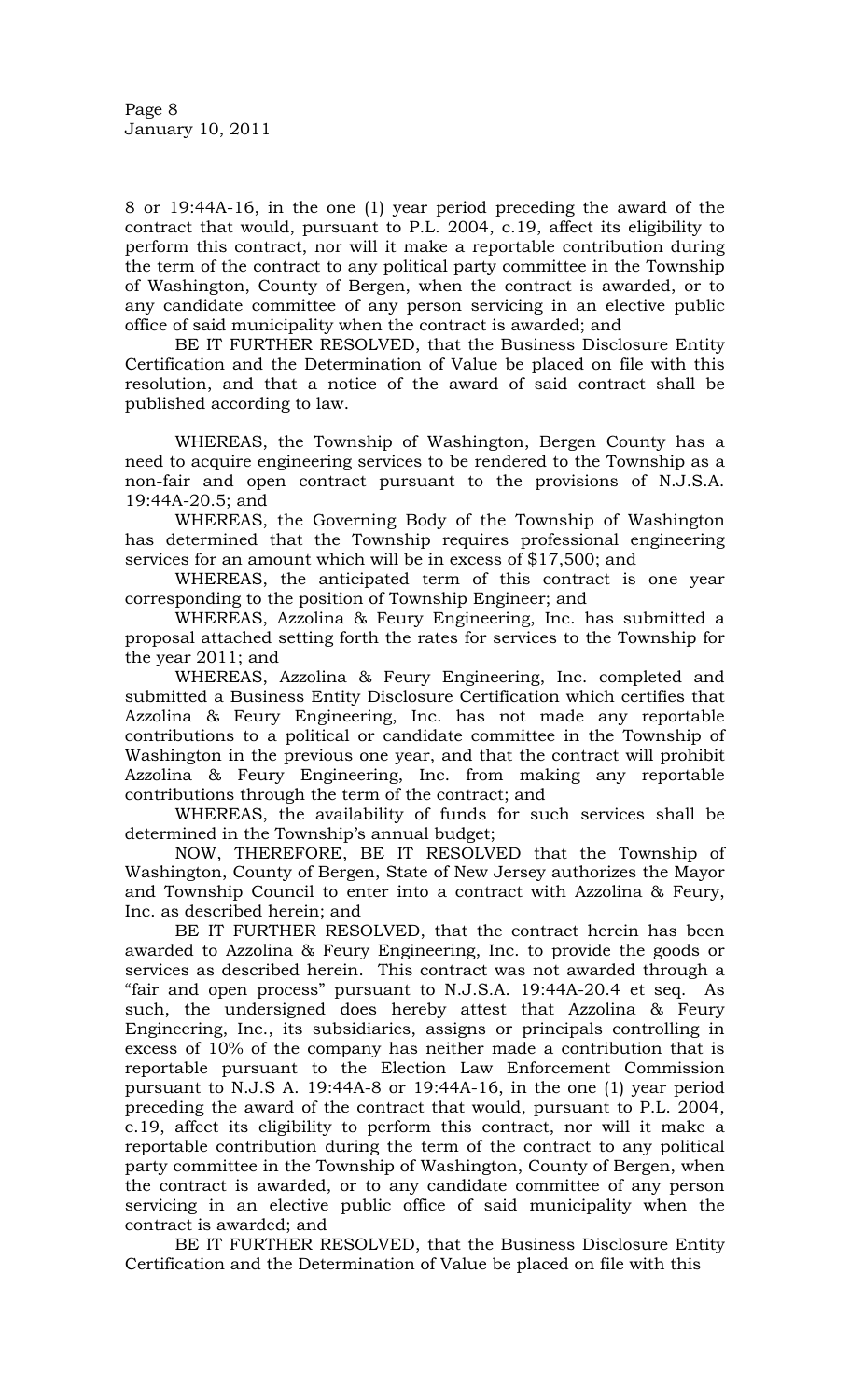Page 9 January 10, 2011

resolution, and that a notice of the award of said contract shall be published according to law.

WHEREAS, the services of Judith Curran, a temporary Certified Municipal Tax Collector, will be needed from time to time for the proper operation of the office of Tax Collector of the Township of Washington; and

 WHEREAS, the Township of Washington wishes to retain the services of Judith Curran on an as needed basis at a compensation rate of \$50.00 per hour with a maximum yearly limitation of \$11,000.

 NOW, THEREFORE, BE IT RESOLVED by the Township Council of the Township of Washington as follows:

 The temporary services of Judith Curran, a Certified Municipal Tax Collector, on behalf of the Township of Washington be and is hereby approved on an as needed basis, at the compensation rate of \$50.00 per hour with a maximum yearly amount not to exceed \$11,000 such services to be furnished to the Township at the request of the Mayor or the Township Administrator.

BE AND IT IS RESOLVED, by the Township Council of the Township of Washington that the following individuals are hereby appointed to the Zoning Board of Adjustment to serve for the terms prescribed by law.

| Rick Sonntag   | Member (Unexpired Term)      |
|----------------|------------------------------|
|                | Term Ending $12/31/13$       |
| Michael Ullman | Member (Unexpired Term)      |
|                | Term Ending $12/31/13$       |
| Michael Werfel | Alternate $#1$ (2 Year Term) |
|                | Term Ending $12/31/12$       |

WHEREAS, N.J.S. 40A 4-19 provides that where contracts and commitments of payment are to be made prior to final adoption of the 2006 Budget, Temporary Appropriations should be made for the purposes and amounts required in the manner and time therein provided; and

 WHEREAS, the date of resolution is within the first thirty days of January, 2011; and

 WHEREAS, said total temporary appropriations are limited to 26.25% of the total appropriations in the 2011 Budget exclusive of any appropriations made for debt service, Capital Improvement Fund or Public Assistance in said 2011 budget;

 NOW, THEREFORE, BE IT RESOLVED, by the Township of Washington that the attached Temporary Appropriations be made and that a certified copy of this resolution be transmitted to the Treasurer for her records. The total Temporary Budget for 2011, exclusive of Debt Service is \$2,273,986.00. DESCRIPTION BUDGET AMOUNT

| DESCRIPTION                  | BUDGET AMOU    |
|------------------------------|----------------|
| OFFICE OF MAYOR              |                |
| Mayor Salaries & Wages       | \$<br>2,139.00 |
| Mayor Other Expense          | 1,075.00       |
| TOWNSHIP COUNCIL             |                |
| Twp Council Salaries & Wages | 6,972.00       |
| Twp Council Other Expense    | 1,388.00       |
| <b>TOWNSHIP CLERK</b>        |                |
| Twp Clerk Salaries & Wages   | 16,783.00      |
| Twp Clerk Other Expense      | 2,834.00       |
|                              |                |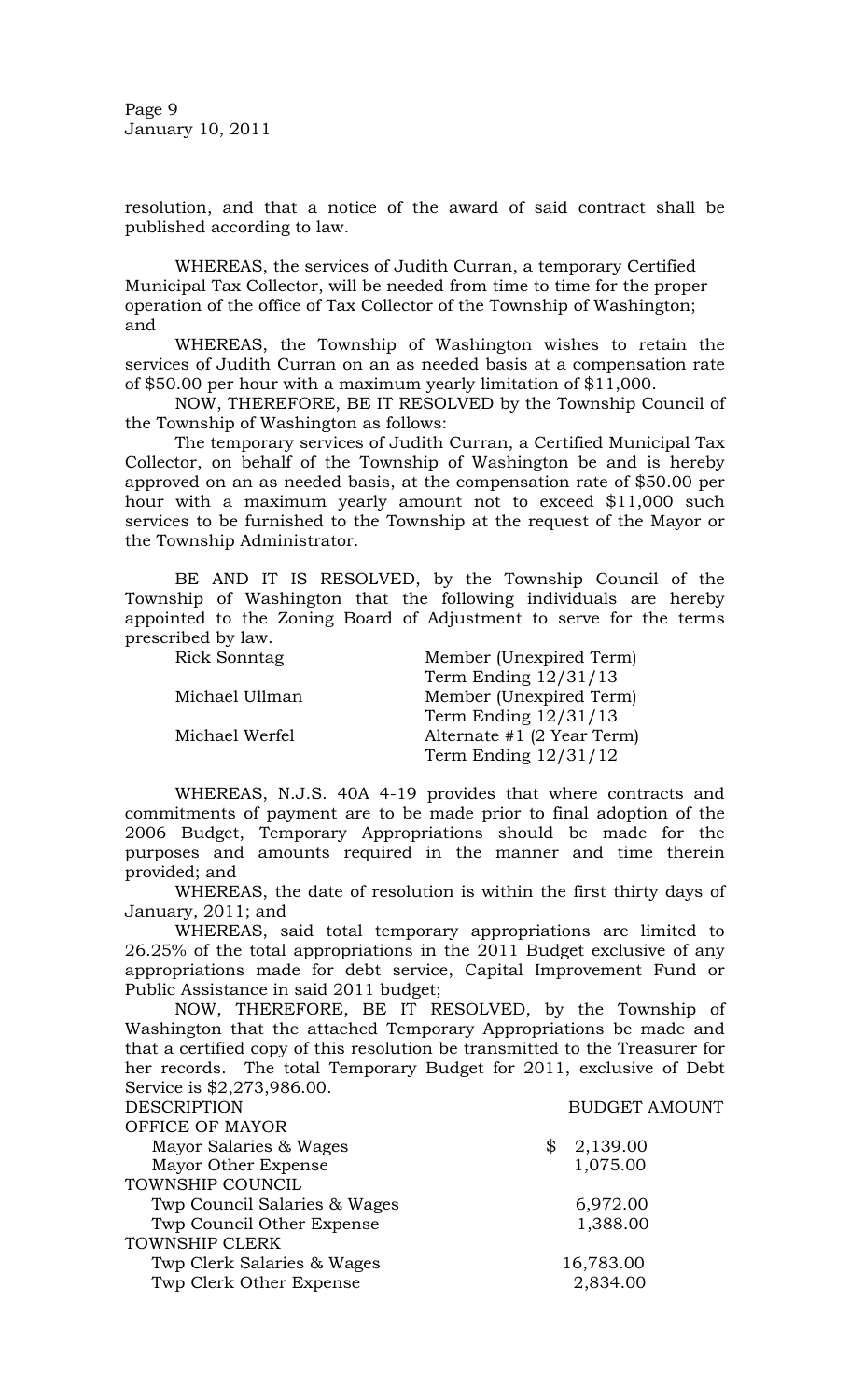Page 10 January 10, 2011

| DEPARTMENT OF ADMINISTRATION                       |            |
|----------------------------------------------------|------------|
| Admn, Salaries & Wages                             | 36,108.00  |
| Dept. of Adm Other Expense                         | 9,000.00   |
| Adm.-Comp Network & Support System                 | 6,250.00   |
| Adm Mt & Support For Equipment                     | 2,500.00   |
| PLANNING BOARD                                     |            |
| Planning Board Salaries & Wages                    | 1,921.00   |
| Planning Board Other Expense                       | 2,158.00   |
| <b>BOARD OF ADJUSTMENT</b>                         |            |
| Bd of Adjustment Salaries & Wages                  | 4,429.00   |
| <b>Bd of Adjustment Other Expense</b>              | 2,850.00   |
| GROUP INSURANCE PLAN FOR EMPLOYEE                  |            |
|                                                    | 225,000.00 |
| WORKMENS COMPENSATION INSURANCE                    | 38,473.00  |
| <b>LIABILITY INSURANCE</b>                         | 37,400.00  |
| OCCUP SAFETY & HEALTH ACT BLOOD PATH               | 4,000.00   |
| MAINTENANCE OF FREE LIBRARY                        | 161,769.00 |
| OFFICE OF FINANCE                                  |            |
| Finance Salaries & Wages                           |            |
| Treasurers Office                                  | 29,441.00  |
| <b>Tax Collectors Office</b>                       | 13,800.00  |
| Tax Assessors Office                               | 11,749.00  |
| Finance Other Expense                              | 3,650.00   |
| Finance Tax Assessor Other Expense                 | 1,953.00   |
| Finance Tax Collector Other Expense                | 3,650.00   |
| DEPARTMENT OF LAW                                  |            |
| Law Salaries & Wages                               | 15,987.00  |
| Dept of Law- Council Other Expense                 | 19,750.00  |
| DEPARTMENT OF MUNICIPAL FACILITIES                 |            |
| DMF Salaries & Wages                               | 161,597.00 |
| <b>DMF Other Expense</b>                           | 11,650.00  |
|                                                    |            |
| DMF/Parks Other Expense<br>DEPARTMENT OF RECYCLING | 18,625.00  |
|                                                    |            |
| Dept of Recycling Other Expense                    | 57,500.00  |
| STREET LIGHT & TRAFFIC CONTROL                     | 21,500.00  |
| WATER                                              | 1,825.00   |
| COMMUNITY SERVICE ACT(CONDO'S)                     | 9,500.00   |
| SANITARY LANDFILL & DUMPING FEES                   | 23,750.00  |
| DMF OTHER EXPENSE MAINT. OF BLDG                   | 2,750.00   |
| DEPARTMENT OF PUBLIC SAFETY                        |            |
| Police Salaries & Wages                            | 750,000.00 |
| Dept. of Public Safety – Police Other Expense      | 7,725.00   |
| Police – Dispatching                               | 3,750.00   |
| Police Telephone Support System                    | 1,000.00   |
| Police Maint Desk Record System                    | 4,250.00   |
| Emergency Mgmt Service Other Expense               | 75.00      |
| Police Other Expense Community Policing            | 250.00     |
| Police – Vehicle Leasing                           | 2,025.00   |
| Police - Pistol Range                              | 1,650.00   |
| DEPARTMENT OF LAW                                  |            |
| Prosecutor Salaries & Wages                        | 1,993.00   |
| MUNICIPAL ALLIANCE GRANT STATE SHARE               | 2,500.00   |
| FIRST AID ORG-CONTRIBUTION                         | 12,525.00  |
| <b>MUNICIPAL COURT</b>                             |            |
| Municipal Court Salaries & Wages                   | 17,774.00  |
| Municipal Court Other Expense                      | 2,624.00   |
| Public Defender                                    | 450.00     |
|                                                    |            |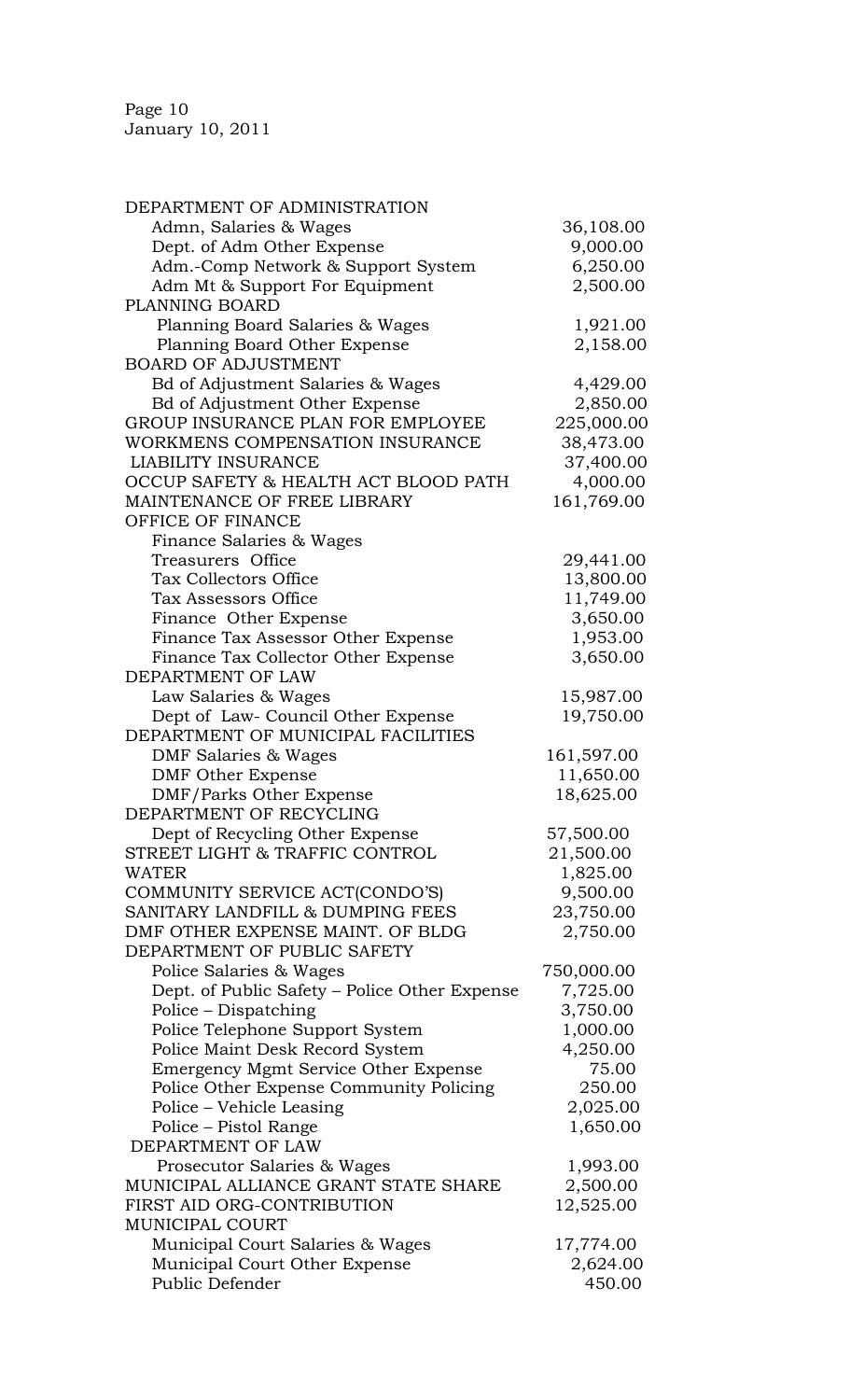| <b>Alternate Prosecutor</b>                                               | 475.00     |
|---------------------------------------------------------------------------|------------|
| DEPARTYMENT OF HEALTH                                                     |            |
| Health Salaries & Wages                                                   | 20,538.00  |
| Dept. of Health Other Expense                                             | 5,570.00   |
| ANIMAL CONTROL OFFICER                                                    | 3,775.00   |
| <b>CELEBRATION OF PUBLIC EVENTS</b>                                       |            |
| DEPARTMENT OF RECREATION                                                  | 1,500.00   |
| Dept. of Recreation Salaries & Wages                                      | 18,494.00  |
| Dept. of Recreation Other Expense                                         | 3,1108.00  |
| Dept. of Recreation Golden Seniors Committee                              | 3500.00    |
| Dept. of Recreation Ex Act SC Activity                                    | 750.00     |
| Dept. of Recreation Community Program S&w                                 | 375.00     |
| Dept. of Recreation Community Program Oth Exp                             | 1,000.00   |
| SANITATION-OTHER MUNICIPALITIES CAP EX                                    | 26,825.00  |
|                                                                           |            |
| BERGEN COUNTY UTILITIES CONT CAP EXC                                      | 151,000.00 |
| DEPARTMENT OF FIRE                                                        |            |
| Dept. of Fire Protection Other Expense                                    | 5,450.00   |
| Fire Hydrant Service                                                      | 38,575.00  |
| Fire - Internet                                                           | 65.00      |
| Fire Dept. – Physicals                                                    | 250.00     |
| Uniform Fire & Safety Act Fire Other Expense                              | 2,588.00   |
| DEPT. OF ENGINEERING                                                      |            |
| Dept of Engineering Other Expense                                         | 6,250.00   |
| Dept. of Engineering Stormwater Program<br>DEPT. OF PUBLIC AFFAIRS & INFO | 1,000.00   |
| Dept. of Public Affairs Other Expense                                     | 5,050.00   |
| STAT EXPENDITURES SOCIAL SECURITY                                         | 40,500.00  |
| <b>CABLE TELEVISION EXPENSE</b>                                           | 1750.00    |
| JOINT HEALTH CARE SER TO CON MUN                                          |            |
| Jt. Hlt Serv/Con Comm Salaries & Wages                                    | 4,086.00   |
| Jt. Hlt. Serv to Con Mun Other Expense                                    | 20,543.00  |
| STATE UNIFORM CONSTRUCTION CODE                                           |            |
| State Uniform Construction Code Salaries & Wages 24,245.00                |            |
| State Uniform Construction Code Other Expense                             | 1,688.00   |
| VEHICLE MAINTENANCE OTHER EXPENSE                                         |            |
| Police Other Expense/Tire Expense                                         | 1,000.00   |
| Fire Other Expense/Tire Expense                                           | 375.00     |
| DMF Other Expense/Tire Expense                                            | 1,375.00   |
| Police Other Expense/Vehicle & Equipment Repairs                          | 1,750.00   |
| DMF Other Expense/Vehicle & Equipment Repairs                             | 12,500.00  |
| Fire Other Expense/Vehicle & Equipment Repairs                            | 1,750.00   |
| Police Other Expense/Equipment Parts                                      | 125.00     |
| Fire Other Expense/Equipment Parts                                        | 125.00     |
|                                                                           |            |
| DMF Other Expense/Equipment Parts                                         | 1,250.00   |
| Police Other Expense/Vehicle Parts                                        | 750.00     |
| Fire Other Expense/Vehicle Parts                                          | 250.00     |
| DMF Other Expense/Vehicle Parts                                           | 1,875.00   |
| Maint of Senior Citizen Van                                               | 125.00     |
| <b>ELECTRICITY</b>                                                        |            |
| DMF Other Expense/Electricity                                             | 5,000.00   |
| Maint. of Bldgs. Other Expense/Electricity                                | 11,250.00  |
| Fire Other Expense - Electricity                                          | 2,500.00   |
| <b>TELEPHONE</b>                                                          | 9,175.00   |
| GAS (NATURAL)                                                             |            |
| Fire Other Expense/Gas (Natural)                                          | 1,500.00   |
| DMF Other Expense/Gas (Natural)                                           | 1,250.00   |
|                                                                           |            |